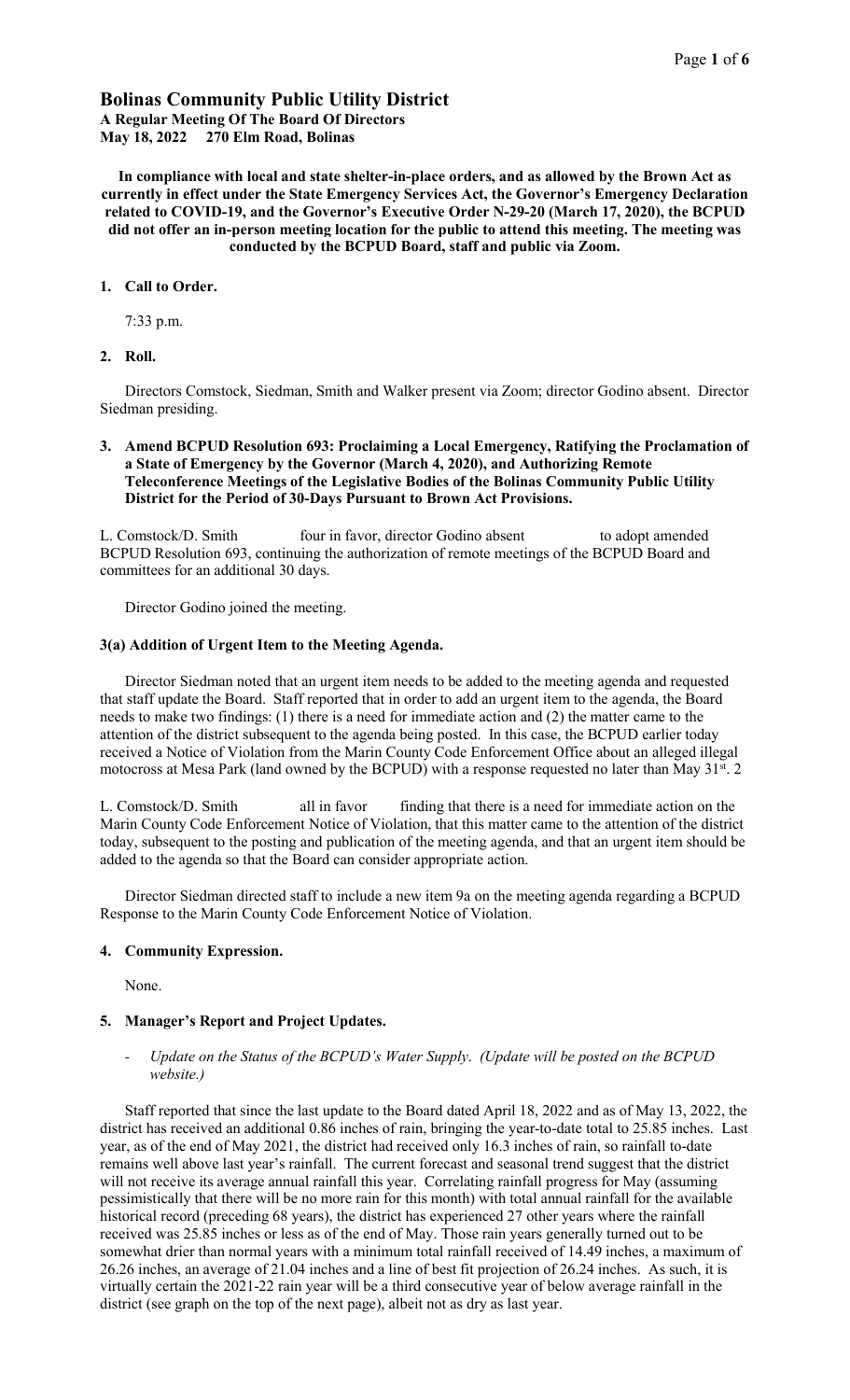The district has approximately 16.3 million gallons of water in storage in its emergency reservoirs and treated water storage tanks, combined, which both reservoirs essentially full. As for the Arroyo Hondo Creek, the district's base flow recession model predicts that if the district receives average annual rainfall for the rest of May and into June (approximately 1.3 more inches) creek flows will be approximately 87,500 gallons per day ("GPD") by June 30<sup>th</sup>. If the district only receives as much rain for the rest of May and into June as it did last year (approximately 0.2 of an inch), creek flows are projected to be approximately  $80,200$  GPD on June  $30<sup>th</sup>$ .

Between April 18<sup>th</sup> and May 17<sup>th</sup>, water production averaged just under 70,000 GPD, or approximately 118 GPD per connection, which is an increase of approximately 11% as compared to the last reporting period, when production averaged 63,126 GPD, or approximately 107 GPD per connection. Water consumption during this same timeframe averaged 69,116 GPD, which is approximately 118 GPD per connection, and is also an increase of approximately 11% as compared to the last reporting period, when consumption averaged 63,829 GPD, or approximately 108 GPD per connection. Staff cautioned that consumption increased significantly after May 1st: between May 1, 2022 and May 17, 2022, consumption averaged 73,981 GPD, or 126 GPD per connection, which is an increase of approximately 17% as compared to the last reporting period. As such, the district appears to be experiencing an uptick of "seasonal demand", most likely due to landscape irrigation, which is exactly what the mandatory rationing resolution last year was designed to prevent. At the present time, staff does not believe that action is needed to reduce demand as the district is in a better water supply position as compared to last year, but staff plans to conduct renewed education and outreach to customers to remain conservationminded. Staff is in the process of developing a new sign to be posted at the entrance to town as last year's sign was the district's most effective communication tool.

### - *Update on BCPUD Grant Applications to the Department of Water Resources' Small Community Drought Relief Program.*

Staff is pleased to report that the district received a notification from the Department of Water Resources Small Community Drought Relief Program that grant funding has been approved to install the treatment facilities at the Wharf Well. As for the Resource Recovery well, approval is on hold pending resolution of some last minute concerns raised by the State Water Resources Control Board ("SWRCB")'s Division of Drinking Water ("DDW"), potentially arising from the fact that the BCPUD's water system has been moved to the newly created DDW District 25, which includes all of the Marin water systems. (Previously, the BCPUD was in Sonoma District 18.) A four-hour site meeting was held today at the Resource Recovery well site with engineers from DDW District 25, staff, and the district's consulting engineer and hydro-geologist, and a follow-up remote meeting with senior DDW personnel is scheduled for May 23<sup>rd</sup>. The site meeting was extremely productive and greatly facilitated DDW's understanding of the well and site conditions.

#### - *Operations Update*:

The shift operators continue to focus on maintaining general water and sewer operations pending the return of our Chief Operator from medical leave in early July; they also are studying for and take certification exams. The district has been experiencing some leaks on the inline coagulation treatment piping at the Woodrat Water Treatment Plant, which staff has been able to repair, but not without some difficulty as the piping is 10-feet high on the wall and requires the installation of scaffolding. The operators are preparing to pump the accumulated sludge from the clarifier for treatment process on what has become a biannual process. They have completed the removal of azolla from surface of Woodrat 1.

Staff meet with Marin County Department of Public Works personnel about the extent of paving to be required incident to the Brighton Avenue valve repair and have come to an agreement; staff expects the repair site to be paved within the next few weeks. The district experienced a leak in the Nymph right-ofway that presented challenges for the crew as the backhoe is too big to use in this area so Piazza Construction was called in to help. Staff noted that the purchase of excavator is on the district's Capital Improvement Plan for this very reason – this smaller piece of equipment will be very helpful to install repairs on the Mesa's narrow rights-of-way.

On the sewer side of operations, spray season started on April 15<sup>th</sup> so the operators are discharging to land out in the disposal fields. During spray season, additional sampling and monitoring is required, so that requires additional staff time. Staff also has been doing some extensive mowing around the sewer lab facilities and access paths.

Staff continues to work with the district's consulting engineer at West Yost, Kathryn Gies, with regard to the Regional Board permit transition process and the potential addition of 7 new connections on Canyon Road. Kathryn has submitted a report to Regional Board staff concerning their request for a treatment capacity analysis. At this point, the district now awaits a response.

Staff timely mailed out the district's Proposition 218 notice to alert property owners to the draft FY 2022-23 budget and proposed increases in water and sewer annual service charged. The public hearing on the budget will be during the June 2022 Board meeting. The district's annual report to the SWRCB is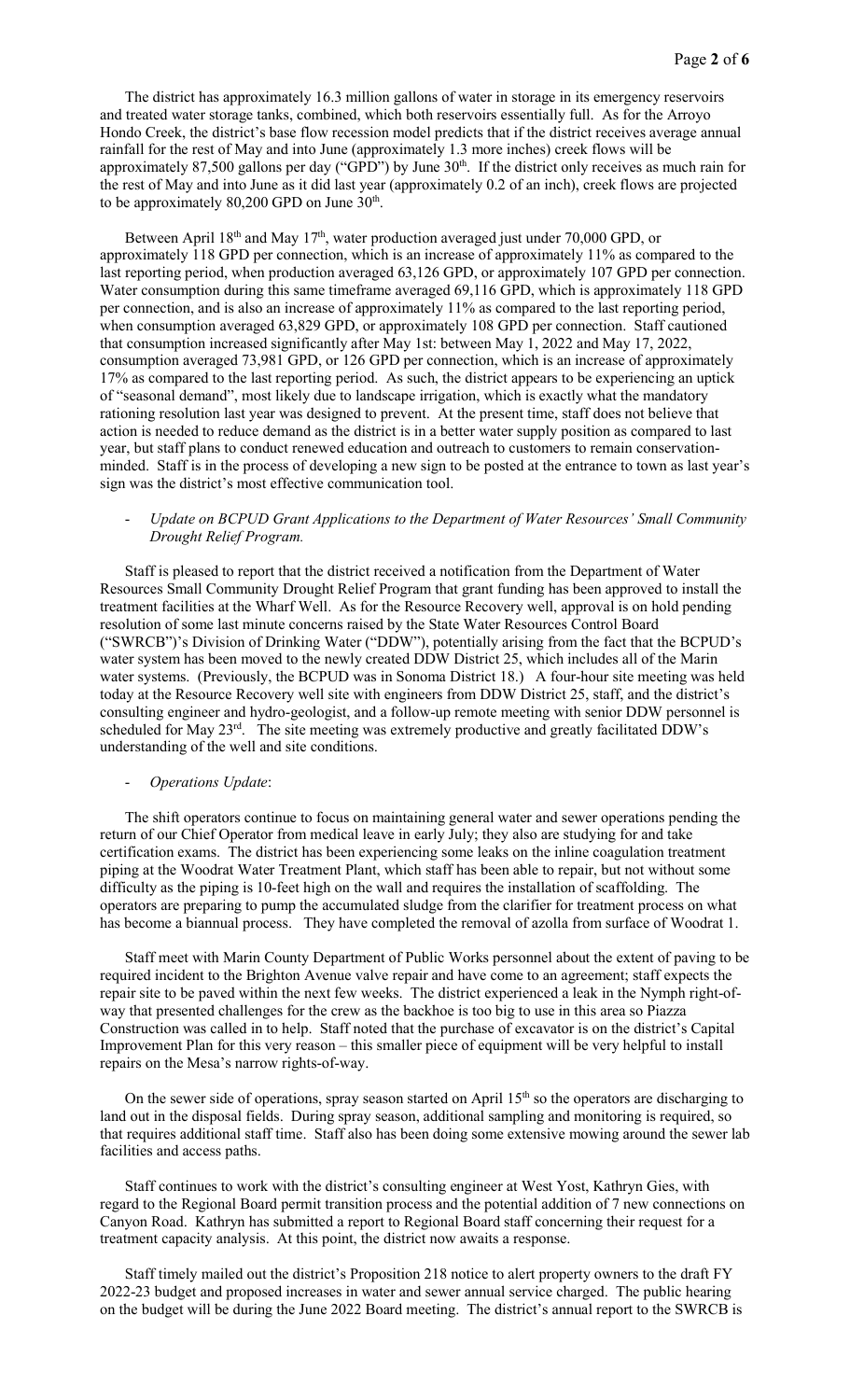due this Saturday and the 2021 Consumer Confidence Report must be mailed out to customers by the end of June.

Staff also has been in discussions with the County's Sherriff's Office about including the BCPUD in the County's Local Hazard Mitigation Plan (which currently is being updated) as this will render the district eligible for hazard mitigation grant funding. To be included, the BCPUD likely will need to hire a consultant to prepare the necessary assessments and reports, but this could be well worthwhile if the BCPUD then were able to secure grant funding for its various hazard mitigation projects, such as the rehabilitation of the West Tank and related seismic improvements.

Staff did not attend the ACWA/JPIA Board of Directors meeting in Sacramento earlier this month. The meeting was held in-person, but with no pre-meeting Covid testing or any masking required. Given that several BCPUD staff have immunocompromised family members in their immediate households, staff elected not to attend this meeting.

Staff directed to the Board's attention to an email from the Department of Water Resources informing small water systems that it has contracted with the California Rural Water Association to provide no-cost leak detection surveys on water system infrastructure to identify sources of unaccounted for water loss; staff intends to submit a request for a survey.

# - *Updated Form of BCPUD Right-if-Way Permit*

Staff presented an updated form of BCPUD right-of-way permit with all of the revisions requested by the Board at the April regular meeting. Staff noted that he Board voted at that meeting to approve the updated form of permit, subject to the requested revisions. No further revisions were requested by the Board, so staff will finalize the updated form of permit

#### - *Update on Implementation of SB 1383 (new law re: diversion of organic waste)*

Staff directed the Board's attention to a memorandum in the meeting binders with an accompanying matrix that contains staff's recommendation for negotiating a restatement/amendment of the franchise agreement with Recology Sonoma Marin to allocate specific obligations required under SB 1383. Recology already has agreed in principle to undertake many of the reporting and enforcement responsibilities, which staff strongly endorses because the district has worked hard to cultivate the trust and confidence of customers and staff does not want to be in the position of inspecting customer garbage for prohibited materials and pursuing enforcement against them. The Board had no objection or modification to staff's recommendations for a restated and amended franchise agreement.

Director Comstock commented that the refusal of CalRecycle to grant the BCPUD a low population waiver from the extensive SB 1383 requirements is very frustrating as it is causing a lot more work for staff (who already are overworked) as well as imposing unbudgeted costs on the district to hire legal expertise for compliance purposes. The BCPUD is unlike an incorporated city government, he noted, and does not have the personnel or resources to be inspecting garbage and/or issuing fines. Director Comstock said he would like the district to write a letter to its state senator and assembly member to explain the consequences of the new law and lack of exemptions on small districts like the BCPUD. A brief discussion ensued, during which it was noted that the legislature did include exemptions for low population districts in SB 1383, but the CalRecycle regulations were written in such a way that many small districts were rendered ineligible. Director Comstock acknowledged this and said that the legislators should be aware of this; he offered to draft a letter for the Board's consideration.

### - *Alliance of Coastal Marin Villages/Coastal Communities Working Group.*

Staff said that there are no updates on the Local Coastal Program Update at this time, but the Alliance of Coastal Marin Villages is encouraged by County statements in recent public forums acknowledging coastal communities as protected "coastal resources" per the Coastal Act.

# 6. BCPUD Resolution 700: Proposing An Election Be Held In Its Jurisdiction on November 8, 2022; Requesting The Board Of Supervisors To Consolidate With Any Other Election Conducted On Said Date; And Requesting Election Services By The Marin County Elections Department.

Director Siedman explained that this resolution is necessary in an election year to request County election services. Three seats are up for re-election on the BCPUD Board of Directors and the period to sign up to run for election to the Board is between July 18<sup>th</sup> and August 12<sup>th</sup>; this period will be extended by four days for non-incumbents if all incumbents to not file for re-election. No advisory measures are contemplated at this time.

G. Godino/L. Comstock all in favor to approve BCPUD Resolution 700.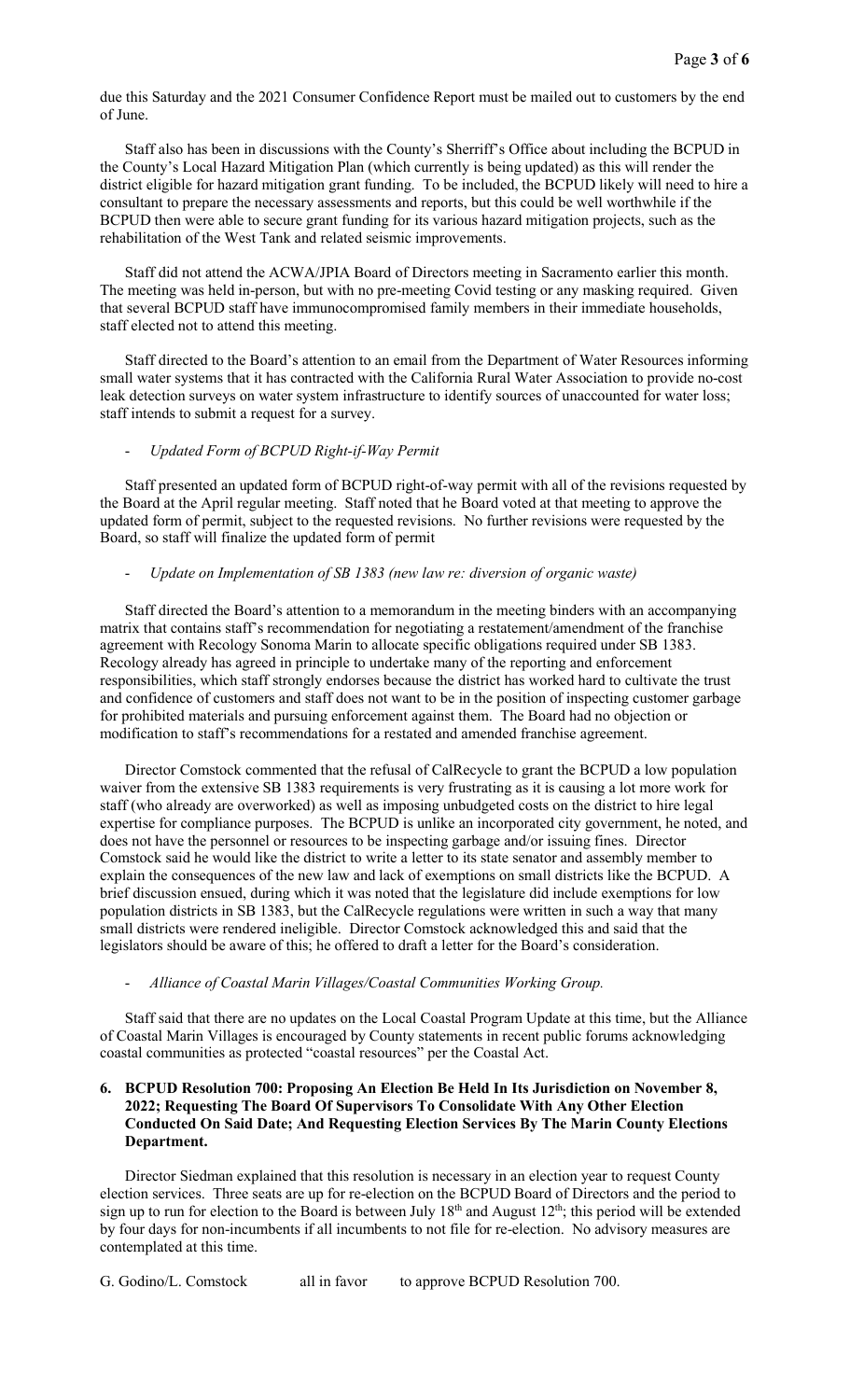Director Comstock announced that he is not intending to run for re-election to the Board. He said he is announcing this now so that his fellow Board members and the community are aware of his decision well in advance of the election deadlines. He said that he has appreciated his time on the Board but, after nine years, he is ready for someone else to serve in his place. Director Siedman thanked director Comstock for his good service to the community and for the courtesy of his announcement.

### 7. Information Technology Proposal – *BCPUD Office Telecom (K. Backenstose, IT consultant)*.

Staff reported that the BCPUD has maintained its service with AT&T (including landlines and DSL internet service) out of a concern that Muir Beach LAN and/or Horizon Cable may not be able to provide on-going service at some point in the future, but the district's IT consultant is confident that there are/will be other options for wireless internet access even if that should occur. As such, staff recommends that the Board approve the Information Technology Proposal submitted by Kris Backenstose whereby the BCPUD will terminate its AT&T service for 270 Elm Road where the monthly cost for all four lines plus DSL service is over \$1,000 per month. Per the IT proposal, this monthly cost will be reduced to \$41.74 per month by switching to a voice over internet system. Staff recommends the district keep its AT&T service at 400 Mesa Road and 51 Wharf as those locations currently have critical landline-based alarm systems. Director Smith said that he is very glad this project has been proposed and that Kris Backenstose's proposal is excellent.

D. Smith/L. Comstock all in favor to approve the Information Technology Proposal submitted by Kris Backenstose.

## 8. Update on Project to Hard-Surface the Pedestrian/Bicycle Path on BCPUD Lands: *Grant Contract between the BCPUD and the California Department of Parks and Recreation; Proposal for Preliminary Project Cost Estimate from BKF Engineers*.

Staff reported that last Thursday, May 12<sup>th</sup>, the district was advised by California State Parks that if it did not sign the grant contract (a revised copy of which was sent to the district on May 9<sup>th</sup>) then the project to hard-surface the pedestrian/bicycle path would not be funded until the next fiscal year (October or November 2023) at the earliest. Staff noted that a delay of this nature would significantly impair the district's ability to timely install the project prior to the 2024 deadline; however, the district's concerns about the proposed deed restriction (which the district raised with California State Park last September), have still not been resolved, so staff balked at signing the contract under such exigent circumstances. Staff, director Smith and California State Parks senior management therefore held an emergency meeting during which California State Parks acknowledged the district's concerns and offered to provide express written assurances that district is not obligated to proceed with the project and can unilaterally withdraw from the contract if it is not possible to reach a mutually acceptable resolution of the deed restriction issue; senior management urged the district to sign and return the revised contract that day so as not to lose the funds for this fiscal year. Staff and director Smith decided it was prudent to do so and not risk the loss of nearly \$400,000 in grant funds; a copy of the signed contract is in the Board meeting binders.

Director Smith commented that Lee Butterfield, the head of the grant office for California State Parks, expressed confidence that the district's concerns about the deed restriction can be resolved, which was heartening. He noted that the district cannot spend any of the grant funds until this issues is resolved, so the district needs to press for a resolution as soon as possible.

With regard to the proposal for a preliminary cost estimate from BKF Engineers, this proposal was submitted at the request of directors Smith and Walker following a remote meeting with engineer Jason Kirchmann on May 11<sup>th</sup>. As was discussed during the April 2022 Board meeting, this remote meeting was held to discuss BKF Engineer's design and engineering proposal for the path project and explore opportunities for cost reductions given the 25% cap on non-construction project costs under the grant contract. Jason explained that many of the design and engineering tasks are included to eliminate the potential for change orders during the project installation. During the meeting, the topic of whether the \$450,000 in grant funds and local match is likely to be sufficient to hard-surface the entire existing pathway came up and, after some extensive discussion, it was agreed that a cost estimate for the overall project would be very useful to guide the district efforts, particularly as to whether any time and effort should be spent now on potential extensions of the pathway if current funding is insufficient to do so. Jason therefore submitted the preliminary cost estimate in the Board binders at a cost of \$6,100. Staff noted that this cost is eligible for reimbursement (or to be counted as match) under the grant, but if the district ultimately withdraws from the grant for any reason, the district will still be responsible for this cost. A brief discussion ensued about the fact that it may take several months to resolve the deed restriction issue and the district would lose valuable project-planning time if it waits until then to receive a cost estimate.

D. Smith/K. Walker all in favor to approve the proposal for a preliminary project cost estimate from BKF Engineers at a cost of \$6,100.00.

9. Agreement with Stetson Engineers for Engineering and Design Services for Replacement of Valves and Water Discharge Pipelines Associated with the BCPUD's East and West Treated Water Storage Tanks.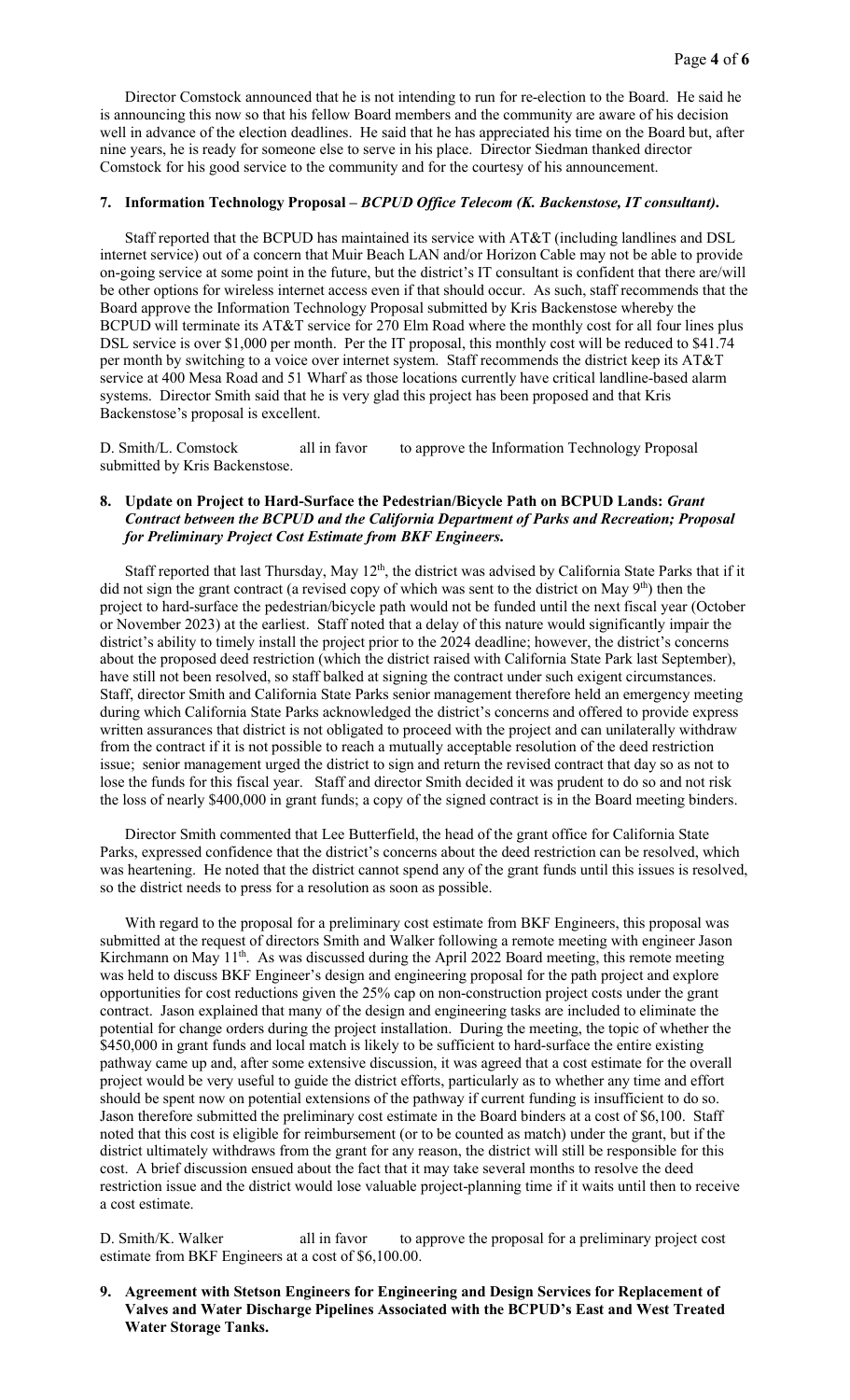Staff reminded the Board that the directors approved a proposal from Stetson Engineers for these engineering and design services at last month's meeting; the current item relates to the form of agreement for those services. Staff requested approval to execute the agreement, subject to consultation with counsel (and possible negotiation with Stetson Engineers) about the change requested by Stetson Engineers that slightly modifies the indemnification section of the agreement.

G. Godino/L. Comstock all in favor to approve the agreement with Stetson Engineers for engineering and design services, subject to staff consultation with counsel (and possible negotiation with Stetson) regarding Stetson's requested change to the indemnification provision.

#### 9a.Notice of Violation – Illegal Motocross

Director Siedman said that the district has received a notice of violation from Marin County Code Enforcement about an illegal motocross at Mesa Park. He noted that whereas Mesa Park has responsibility under the Joint Powers Agreement establishing that agency for the operation and maintenance of the park facilities, the BCPUD owns the property on which Mesa Park is located, which is why it received the notice of violation. Director Siedman said the County's notice states that the violation can be correctly by immediately ceasing all use of the property for motocross activities by no later than May 31, 2022; if not, fines of \$2,500 per day and other penalties will be assessed against the BCPUD. He therefore recommended the BCPUD send a letter to the Mesa Park Board advising them of the County notice and requiring that Mesa Park ensure that all motocross activities cease immediately. He suggested the folks involved in supervising the motocross activities also be notified of the County notice as soon as possible. Director Siedman said he spoke with the County Code Enforcement officer about the notice and was advised that there is no possibility of an agreement whereby motocross activities can be allowed at Mesa Park as this is not an allowable use under applicable County rules and regulations; as such, the BCPUD does not have any effective choice in the matter.

An extended discussion ensued about the long history of motor bike use at the property, the benefits such use has afforded some of the young people of Bolinas, the noise experienced at neighboring properties as a result of such use, whether there might be opportunities of a negotiated resolution with the neighbors, whether e-bikes may be an alternative to dirt bikes, whether the young people will instead ride on the roads (which is potentially quite dangerous), and so forth. Director Walker advocated that the district push back on the County notice of violation on behalf of the many Bolinas young people who love this activity (including her son), whereas other directors said there does not appear to be any kind of pathway to do so given the allowable uses at the property per County Code. Director Comstock proposed that the Board approve sending the letter to Mesa Park (with a copy to County Code Enforcement) as director Siedman recommended, but that the Board wait for one week to send it in order to provide director Walker sufficient time to contact the County and explore whether anything short of complete cessation of the motocross activities could be allowed. If director Walker is successful, then the BCPUD's letter will not be necessary. Director Smith reluctantly seconded the motion, saying he does not believe the BCPUD has any choice under the terms of the County's notice of violation.

L. Comstock/D. Smith four in favor, director Walker opposed to send a letter to the Mesa Park Board of Directors (with a copy to County Code Enforcement) in one week, advising them of the County Notice of Violation and requiring that all motocross activities must cease immediately.

#### 10. Report from Ad Hoc Committee re: BCPUD Building at 270 Elm Road, Bolinas.

Directors Siedman and Walker reported that the Ad Hoc Committee has not met recently but continues its work on developing a plan for the replacement of the building, including but not limited to obtaining a site survey, replacement septic plans, and possible geotechnical work. Director Walker noted that the BCPUD has \$100,000 set aside for building improvements which will pay for some of these initial costs, but the amount ultimately need to rebuild the structure will far exceed this, even if the BCPUD ultimately partners with the Bolinas Community Land Trust or another entity. Director Comstock commented the BCPUD more than likely will need to borrow the funds needed given all the competing needs for infrastructure improvement projects. Director Siedman noted that the committee also will be seeking BCPUD staff input soon on storage and other needs for the new building so that these needs can be incorporated into the building design. Staff said that if there is a set amount of square footage for staff to work with within the footprint of the new building design vis-a-vis potential partner uses and community meeting space, staff will work within that to allocate office vs. storage space.

### 11. Draft FY 2022-23 District Budget and Updated Five-Year Capital Improvement Plan – FY 2022-2027; *Narrative Description of Projects Detailed on Updated FY 2022-27 Plan*.

Staff reported that work is underway to develop a narrative description of the projects detailed on the updated FY 2022-27 Capital Improvement Plan ("CIP"). Staff is undertaking this project in response to a customer request for more information after reviewing the updated CIP on the BCPUD's website. Staff had hoped to have the narrative description ready for tonight's meeting, but was not able to complete it due to the press of other business.